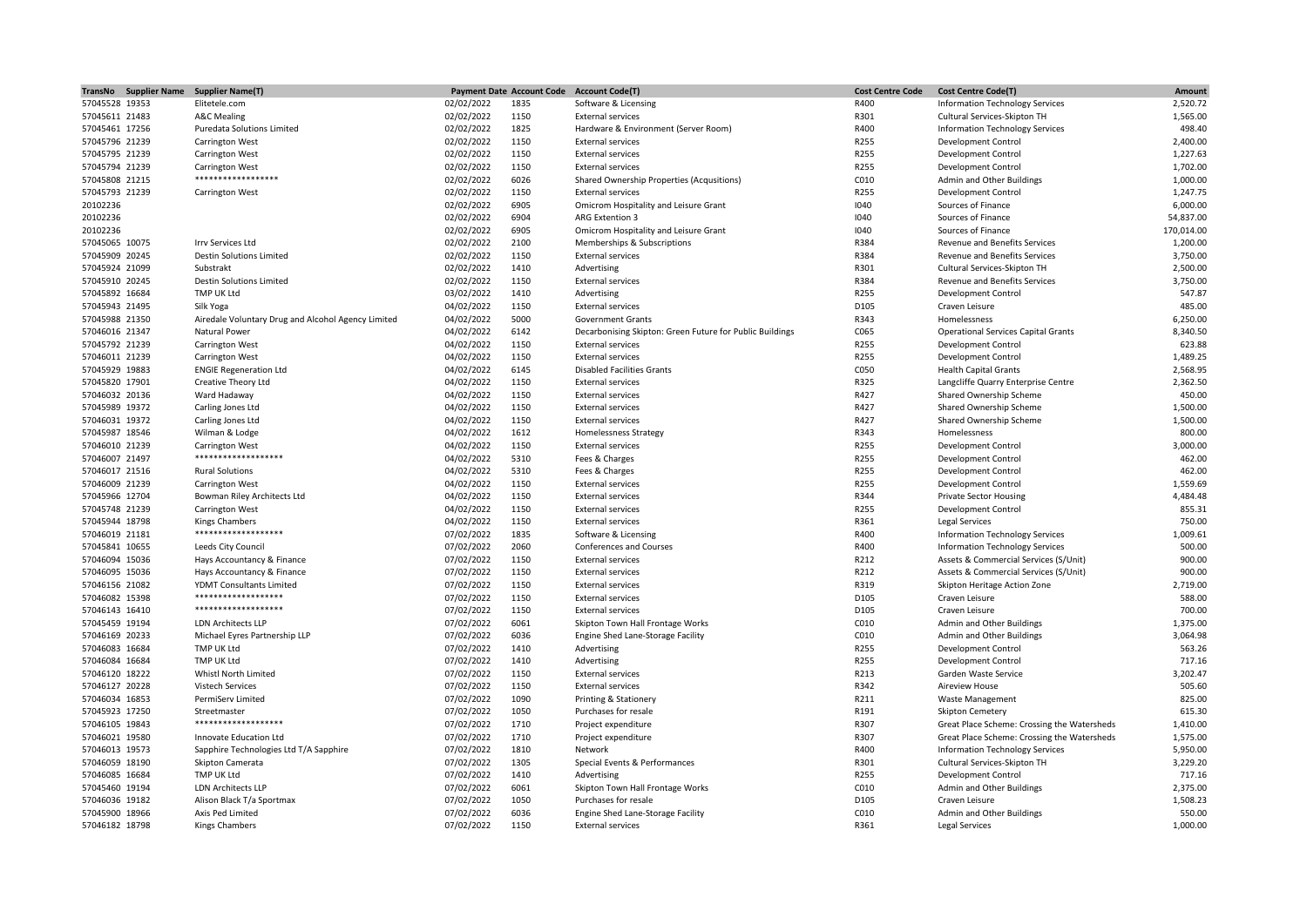| TransNo Supplier Name | <b>Supplier Name(T)</b>                       |            | <b>Payment Date Account Code</b> | <b>Account Code(T)</b>                                   | <b>Cost Centre Code</b> | <b>Cost Centre Code(T)</b>                  | Amount     |
|-----------------------|-----------------------------------------------|------------|----------------------------------|----------------------------------------------------------|-------------------------|---------------------------------------------|------------|
| 57046103 10035        | Craven District Council                       | 07/02/2022 | 5600                             | Rent Receivable                                          | R342                    | <b>Aireview House</b>                       | 751.04     |
| 57046104 10035        | Craven District Council                       | 07/02/2022 | 5600                             | Rent Receivable                                          | R342                    | Aireview House                              | 422.46     |
| 57046037 10042        | Cryo Services Ltd                             | 07/02/2022 | 1740                             | Chlorination and Purification                            | D105                    | Craven Leisure                              | 567.60     |
| 57046045 10052        | Dennis Eagle Ltd                              | 07/02/2022 | 2500                             | Vehicle Fleet Costs                                      | R200                    | <b>Refuse Collection-Domestic</b>           | 460.78     |
| 57046079 10061        | Glasdon Uk Ltd                                | 07/02/2022 | 1000                             | Equipment                                                | R202                    | <b>Street Cleansing</b>                     | 563.70     |
| 57046146 10065        | Harrogate Borough Council                     | 07/02/2022 | 1150                             | <b>External services</b>                                 | R344                    | <b>Private Sector Housing</b>               | 6,433.25   |
| 57046147 10065        | Harrogate Borough Council                     | 07/02/2022 | 1150                             | <b>External services</b>                                 | R344                    | <b>Private Sector Housing</b>               | 6,356.91   |
| 57045843 10341        | Hambleton District Council                    | 07/02/2022 | 2100                             | Memberships & Subscriptions                              | R220                    | <b>Environmental Health Services</b>        | 494.68     |
| 57046046 10052        | Dennis Eagle Ltd                              | 07/02/2022 | 2500                             | Vehicle Fleet Costs                                      | R203                    | Recycling                                   | 1,257.85   |
| 57046155 20228        | Vistech Services                              | 07/02/2022 | 1150                             | <b>External services</b>                                 | R342                    | Aireview House                              | 429.76     |
| 57046123 10118        | Royal Mail Group Plc                          | 07/02/2022 | 1940                             | Postages                                                 | R412                    | <b>Electoral Registration</b>               | 423.79     |
| 57046067 10199        | Settle Town Council                           | 07/02/2022 | 1150                             | <b>External services</b>                                 | R177                    | Public Convenience-Whitefriars, Settle      | 10,000.00  |
| 57046001 21461        | Whitaker Stone Ltd                            | 07/02/2022 | 6052                             | Exit Drive at Waltonwrays                                | C095                    | <b>Bereavement Services (Capital)</b>       | 1,710.00   |
| 57046068 10383        | Local Government Yorkshire & Humber           | 07/02/2022 | 2100                             | Memberships & Subscriptions                              | R370                    | Human Resources and Training                | 866.00     |
|                       |                                               |            |                                  |                                                          |                         |                                             |            |
| 57046060 12957        | Skipton Puppet Festival                       | 07/02/2022 | 1305                             | Special Events & Performances                            | R301                    | Cultural Services-Skipton TH                | 5,465.95   |
| 57045991 18685        | <b>Batleys Food Services</b>                  | 07/02/2022 | 1020                             | Consumable Goods                                         | D106                    | Revive - Craven Leisure Cafe                | 509.43     |
| 57044598 10428        | Skipton Self Drive Ltd                        | 08/02/2022 | 2500                             | Vehicle Fleet Costs                                      | R202                    | <b>Street Cleansing</b>                     | 798.00     |
| 57046054 11059        | <b>Bemrose Booth</b>                          | 08/02/2022 | 1020                             | Consumable Goods                                         | R132                    | Car Park-High St, Skipton                   | 880.50     |
| 57046139 21352        | Feed It Green Ltd                             | 08/02/2022 | 6142                             | Decarbonising Skipton: Green Future for Public Buildings | C065                    | <b>Operational Services Capital Grants</b>  | 12,007.75  |
| 57046015 20170        | <b>Cirrus Purchasing Ltd</b>                  | 08/02/2022 | 1150                             | <b>External services</b>                                 | R381                    | <b>Financial Services</b>                   | 1,159.38   |
| 57046023 20267        | United Utilities Water Ltd                    | 08/02/2022 | 1460                             | <b>Environmental Sampling</b>                            | R220                    | <b>Environmental Health Services</b>        | 1,996.46   |
| 57046152 10180        | Draughton Parish Council                      | 08/02/2022 | 2080                             | Grants & Donations                                       | R355                    | Communication & Engagement                  | 800.00     |
| 57046186 18696        | Autotec and David Peel Auto Electricians Ltd  | 08/02/2022 | 2500                             | Vehicle Fleet Costs                                      | R202                    | <b>Street Cleansing</b>                     | 1,281.70   |
| 57045327 18696        | Autotec and David Peel Auto Electricians Ltd  | 08/02/2022 | 2500                             | <b>Vehicle Fleet Costs</b>                               | R202                    | <b>Street Cleansing</b>                     | 1,038.00   |
| 57046178 12681        | S & W Services (Yorkshire) Ltd                | 09/02/2022 | 2500                             | Vehicle Fleet Costs                                      | R200                    | Refuse Collection-Domestic                  | 959.40     |
| 57046177 12681        | S & W Services (Yorkshire) Ltd                | 09/02/2022 | 2500                             | Vehicle Fleet Costs                                      | R200                    | <b>Refuse Collection-Domestic</b>           | 748.81     |
| 57046092 20080        | Engineering + Foundry Supplies (Colne) Ltd    | 09/02/2022 | 1075                             | <b>Protective Clothing</b>                               | R211                    | <b>Waste Management</b>                     | 829.84     |
| 57046012 10138        | <b>Terberg Matec Uk</b>                       | 09/02/2022 | 2500                             | Vehicle Fleet Costs                                      | R201                    | Refuse Collection-Commercial                | 3,597.55   |
| 57046093 20080        | Engineering + Foundry Supplies (Colne) Ltd    | 09/02/2022 | 1075                             | <b>Protective Clothing</b>                               | R211                    | <b>Waste Management</b>                     | 657.86     |
| 57045130 10138        | <b>Terberg Matec Uk</b>                       | 09/02/2022 | 2500                             | Vehicle Fleet Costs                                      | R201                    | Refuse Collection-Commercial                | 2,870.72   |
| 57046091 20080        | Engineering + Foundry Supplies (Colne) Ltd    | 09/02/2022 | 1075                             | <b>Protective Clothing</b>                               | R211                    | Waste Management                            | 1,905.98   |
| 57045762 10149        | Yorkshire Water                               | 09/02/2022 | 6146                             | Growth Deal - Highways Improvements                      | C040                    | <b>ECD Capital Grants</b>                   | 500.00     |
| 20102239              |                                               | 09/02/2022 | 6905                             | Omicrom Hospitality and Leisure Grant                    | 1040                    | Sources of Finance                          | 119,343.00 |
| 57046157 21171        | Leeds Environmental design Associates Ltd     | 09/02/2022 | 1150                             | <b>External services</b>                                 | R319                    | Skipton Heritage Action Zone                | 2,300.00   |
| 57046096 17190        | SMI Group                                     | 09/02/2022 | 1075                             | <b>Protective Clothing</b>                               | R211                    | Waste Management                            | 505.66     |
| 57046114 10052        | Dennis Eagle Ltd                              | 09/02/2022 | 2500                             | Vehicle Fleet Costs                                      | R200                    | <b>Refuse Collection-Domestic</b>           | 4,453.64   |
| 20102239              |                                               | 09/02/2022 | 6904                             | ARG Extention 3                                          | 1040                    | Sources of Finance                          | 96,088.00  |
| 57046113 18696        | Autotec and David Peel Auto Electricians Ltd  | 09/02/2022 | 1150                             | <b>External services</b>                                 | R209                    | <b>Mechanics Workshop</b>                   | 865.72     |
|                       |                                               |            |                                  |                                                          |                         |                                             |            |
| 57046176 18696        | Autotec and David Peel Auto Electricians Ltd  | 09/02/2022 | 2500                             | <b>Vehicle Fleet Costs</b>                               | R200                    | <b>Refuse Collection-Domestic</b>           | 425.00     |
| 57046199 12704        | Bowman Riley Architects Ltd                   | 10/02/2022 | 1150                             | <b>External services</b>                                 | R344                    | <b>Private Sector Housing</b>               | 704.20     |
| 57046198 12704        | Bowman Riley Architects Ltd                   | 10/02/2022 | 1150                             | <b>External services</b>                                 | R344                    | <b>Private Sector Housing</b>               | 820.26     |
| 57046140 20328        | Lewis Leisure Consultancy                     | 10/02/2022 | 2266                             | Local Development Framework                              | R253                    | Local Development Framework                 | 2,137.50   |
| 57046191 21483        | <b>A&amp;C Mealing</b>                        | 10/02/2022 | 1150                             | <b>External services</b>                                 | R301                    | Cultural Services-Skipton TH                | 1,565.00   |
| 57046117 17898        | Universal Hose T/AHydraquip Hose & Hydraulics | 10/02/2022 | 2500                             | Vehicle Fleet Costs                                      | R200                    | Refuse Collection-Domestic                  | 539.80     |
| 57046196 19533        | DWF LLP                                       | 10/02/2022 | 1150                             | <b>External services</b>                                 | R361                    | <b>Legal Services</b>                       | 657.50     |
| 57046192 19531        | T M Joinery & Building Contractors Ltd        | 10/02/2022 | 6145                             | <b>Disabled Facilities Grants</b>                        | C050                    | <b>Health Capital Grants</b>                | 8,370.00   |
| 57046204 19681        | *******************                           | 11/02/2022 | 1150                             | <b>External services</b>                                 | D105                    | Craven Leisure                              | 620.00     |
| 57046195 21420        | Charlotte Fox Graphic & Web Design            | 11/02/2022 | 2092                             | Publicity & Marketing                                    | D105                    | Craven Leisure                              | 863.00     |
| 57046200 19267        | *******************                           | 11/02/2022 | 1710                             | Project expenditure                                      | R307                    | Great Place Scheme: Crossing the Watersheds | 1,200.00   |
| 57046212 21239        | <b>Carrington West</b>                        | 11/02/2022 | 1150                             | <b>External services</b>                                 | R255                    | <b>Development Control</b>                  | 1,511.39   |
| 57046201 20254        | Davies Lettings                               | 11/02/2022 | 1615                             | Bond & Rent in Advance                                   | R343                    | Homelessness                                | 625.00     |
| 57046213 21239        | <b>Carrington West</b>                        | 11/02/2022 | 1150                             | <b>External services</b>                                 | R255                    | Development Control                         | 1,702.00   |
| 57046209 21239        | Carrington West                               | 11/02/2022 | 1150                             | <b>External services</b>                                 | R255                    | <b>Development Control</b>                  | 1,610.00   |
| 57046210 21239        | <b>Carrington West</b>                        | 11/02/2022 | 1150                             | <b>External services</b>                                 | R255                    | <b>Development Control</b>                  | 3,000.00   |
| 57046211 21239        | <b>Carrington West</b>                        | 11/02/2022 | 1150                             | <b>External services</b>                                 | R255                    | <b>Development Control</b>                  | 1,702.00   |
| 57046208 16368        | *******************                           | 11/02/2022 | 1150                             | <b>External services</b>                                 | D105                    | Craven Leisure                              | 445.00     |
| 57046206 18999        | FusionLX Ltd                                  | 11/02/2022 | 6032                             | Museum-Major Improvements                                | C010                    | Admin and Other Buildings                   | 2,929.01   |
| 57046249 21414        | *******************                           | 14/02/2022 | 2310                             | New Homes Bonus                                          | R316                    | New Homes Bonus Projects                    | 1,040.00   |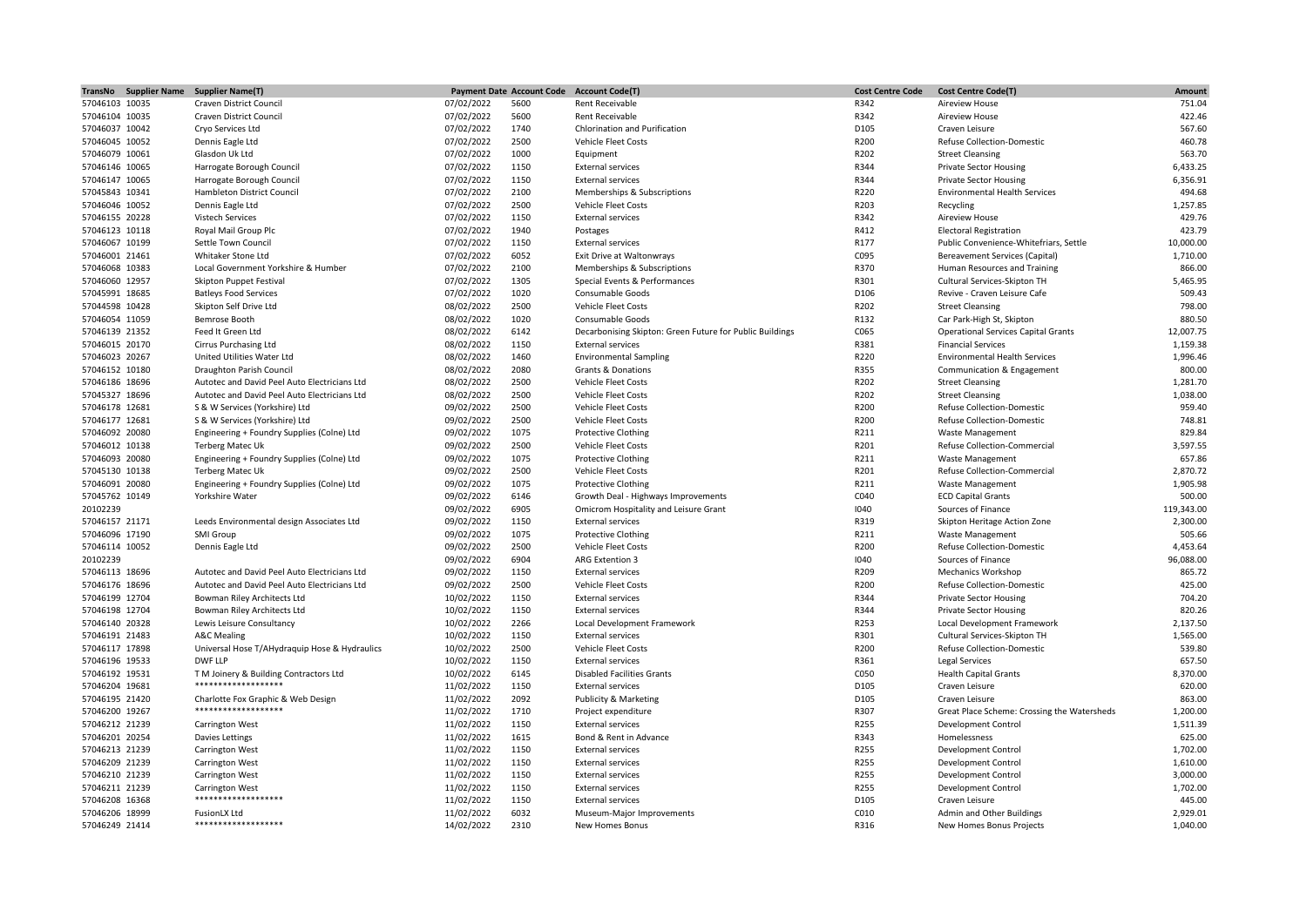| TransNo        | <b>Supplier Name</b> | <b>Supplier Name(T)</b>                    |            | <b>Payment Date Account Code</b> | <b>Account Code(T)</b>                                   | <b>Cost Centre Code</b> | <b>Cost Centre Code(T)</b>                 | Amount     |
|----------------|----------------------|--------------------------------------------|------------|----------------------------------|----------------------------------------------------------|-------------------------|--------------------------------------------|------------|
| 57046236 21517 |                      | Apple Homes                                | 14/02/2022 | 1615                             | Bond & Rent in Advance                                   | R343                    | Homelessness                               | 825.00     |
| 57046272 21413 |                      | Specialist Fleet Services Ltd t/a CTS Hire | 14/02/2022 | 2500                             | <b>Vehicle Fleet Costs</b>                               | R200                    | Refuse Collection-Domestic                 | 5,175.00   |
| 57046252 21503 |                      | MB Heritage & Planning Ltd                 | 14/02/2022 | 6142                             | Decarbonising Skipton: Green Future for Public Buildings | C065                    | <b>Operational Services Capital Grants</b> | 950.00     |
| 57045868 20565 |                      | RJD Associates (North West) Limited        | 14/02/2022 | 1710                             | Project expenditure                                      | R319                    | Skipton Heritage Action Zone               | 966.00     |
| 57045780 20626 |                      | Galliford Try Infrastructure Ltd           | 14/02/2022 | 6146                             | Growth Deal - Highways Improvements                      | C040                    | <b>ECD Capital Grants</b>                  | 56,037.31  |
| 57046241 16684 |                      | TMP UK Ltd                                 | 14/02/2022 | 1410                             | Advertising                                              | R255                    | <b>Development Control</b>                 | 1,009.57   |
| 57046239 17996 |                      | Vivedia Ltd                                | 14/02/2022 | 1050                             | Purchases for resale                                     | R190                    | <b>Bereavement Services</b>                | 1,744.00   |
| 57046234 15036 |                      | Hays Accountancy & Finance                 | 14/02/2022 | 1150                             | <b>External services</b>                                 | R212                    | Assets & Commercial Services (S/Unit)      | 900.00     |
| 57046270 18798 |                      | <b>Kings Chambers</b>                      | 14/02/2022 | 1150                             |                                                          | R361                    |                                            | 1,200.00   |
|                |                      |                                            |            |                                  | <b>External services</b>                                 |                         | Legal Services                             |            |
| 57046226 18685 |                      | <b>Batleys Food Services</b>               | 14/02/2022 | 1020                             | Consumable Goods                                         | D106                    | Revive - Craven Leisure Cafe               | 465.06     |
| 57046221 18966 |                      | Axis Ped Limited                           | 14/02/2022 | 6036                             | Engine Shed Lane-Storage Facility                        | C010                    | Admin and Other Buildings                  | 2,200.00   |
| 57046260 18798 |                      | <b>Kings Chambers</b>                      | 14/02/2022 | 1150                             | <b>External services</b>                                 | R361                    | Legal Services                             | 1,000.00   |
| 57046240 16684 |                      | TMP UK Ltd                                 | 15/02/2022 | 1410                             | Advertising                                              | R255                    | <b>Development Control</b>                 | 784.88     |
| 57046313 21239 |                      | Carrington West                            | 16/02/2022 | 1150                             | <b>External services</b>                                 | R255                    | Development Control                        | 1,660.31   |
| 57045046 19590 |                      | <b>Vivid Resourcing</b>                    | 16/02/2022 | 1150                             | <b>External services</b>                                 | R220                    | <b>Environmental Health Services</b>       | 970.20     |
| 57046315 21239 |                      | Carrington West                            | 16/02/2022 | 1150                             | <b>External services</b>                                 | R255                    | <b>Development Control</b>                 | 1,509.38   |
| 57046314 21239 |                      | Carrington West                            | 16/02/2022 | 1150                             | <b>External services</b>                                 | R255                    | <b>Development Control</b>                 | 1,702.00   |
| 57046380 19523 |                      | The History Wardrobe                       | 16/02/2022 | 1305                             | Special Events & Performances                            | R301                    | Cultural Services-Skipton TH               | 663.00     |
| 57046312 21239 |                      | Carrington West                            | 16/02/2022 | 1150                             | <b>External services</b>                                 | R255                    | <b>Development Control</b>                 | 3,000.00   |
| 57046301 21487 |                      | MT Surveys Ltd                             | 16/02/2022 | 6053                             | Skipton Crematorium extension                            | C095                    | Bereavement Services (Capital)             | 440.00     |
| 57046293 21485 |                      | Marshall (Building Contractors) LTD        | 16/02/2022 | 6036                             | Engine Shed Lane-Storage Facility                        | C010                    | Admin and Other Buildings                  | 248,812.01 |
| 57046332 21099 |                      | Substrakt                                  | 16/02/2022 | 1410                             | Advertising                                              | R301                    | Cultural Services-Skipton TH               | 1,125.00   |
| 57046382 21099 |                      | Substrakt                                  | 16/02/2022 | 1410                             | Advertising                                              | R301                    | Cultural Services-Skipton TH               | 750.00     |
| 57046193 21471 |                      | Vectec Limited                             | 16/02/2022 | 6036                             | Engine Shed Lane-Storage Facility                        | C010                    | Admin and Other Buildings                  | 4,310.00   |
| 57046330 20376 |                      | Network Rail Infrastructure Ltd            | 16/02/2022 | 6059                             | Langcliffe Quarry Redevelopment                          | C010                    | Admin and Other Buildings                  | 1,333.41   |
|                |                      |                                            |            |                                  |                                                          | C032                    |                                            |            |
| 57045990 21450 |                      | Playdale Playgrounds Ltd                   | 16/02/2022 | 6132                             | Aireville Park Play Area                                 |                         | Aireville Park (Capital)                   | 6,191.55   |
| 57046335 21413 |                      | Specialist Fleet Services Ltd t/a CTS Hire | 16/02/2022 | 2500                             | Vehicle Fleet Costs                                      | R220                    | <b>Environmental Health Services</b>       | 1,125.00   |
| 57046363 18622 |                      | Craven Recycled Furniture Centre           | 16/02/2022 | 1612                             | <b>Homelessness Strategy</b>                             | R343                    | Homelessness                               | 450.00     |
| 57046285 17334 |                      | Sutcliffe Construction Ltd                 | 16/02/2022 | 6059                             | Langcliffe Quarry Redevelopment                          | C010                    | Admin and Other Buildings                  | 417,109.44 |
| 57046265 12704 |                      | Bowman Riley Architects Ltd                | 16/02/2022 | 6053                             | Skipton Crematorium extension                            | C095                    | Bereavement Services (Capital)             | 450.00     |
| 57046256 12704 |                      | Bowman Riley Architects Ltd                | 16/02/2022 | 1150                             | <b>External services</b>                                 | R344                    | <b>Private Sector Housing</b>              | 10,001.38  |
| 57046381 18190 |                      | Skipton Camerata                           | 16/02/2022 | 1305                             | Special Events & Performances                            | R301                    | Cultural Services-Skipton TH               | 3,000.00   |
| 57046387 11309 |                      | Civica UK Ltd                              | 16/02/2022 | 1150                             | <b>External services</b>                                 | R412                    | <b>Electoral Registration</b>              | 3,461.16   |
| 57046281 16398 |                      | Pro-Active Maintenance Ltd                 | 16/02/2022 | 1150                             | <b>External services</b>                                 | D105                    | Craven Leisure                             | 832.96     |
| 57046303 10872 |                      | FAUN Zoeller (UK) Ltd                      | 16/02/2022 | 2500                             | Vehicle Fleet Costs                                      | R201                    | Refuse Collection-Commercial               | 1,376.26   |
| 57046275 15036 |                      | Hays Accountancy & Finance                 | 16/02/2022 | 1150                             | <b>External services</b>                                 | R212                    | Assets & Commercial Services (S/Unit)      | 900.00     |
| 57046385 18649 |                      | PremBiz.co.uk                              | 16/02/2022 | 1200                             | Health and safety                                        | D105                    | Craven Leisure                             | 826.20     |
| 57046276 15036 |                      | Hays Accountancy & Finance                 | 16/02/2022 | 1150                             | <b>External services</b>                                 | R212                    | Assets & Commercial Services (S/Unit)      | 600.00     |
| 57046369 16007 |                      | *******************                        | 16/02/2022 | 1612                             | Homelessness Strategy                                    | R343                    | Homelessness                               | 2,480.69   |
| 57046158 18995 |                      | <b>Ellison Construction Ltd</b>            | 16/02/2022 | 6062                             | Shared Ownership Properties (Developments)               | C010                    | Admin and Other Buildings                  | 44,676.80  |
| 57046390 17640 |                      | Scott Janitorial Supplies Ltd              | 16/02/2022 | 1020                             | Consumable Goods                                         | D105                    | Craven Leisure                             | 627.00     |
| 57046300 18798 |                      | Kings Chambers                             | 16/02/2022 | 1150                             | <b>External services</b>                                 | R361                    | Legal Services                             | 1,000.00   |
| 57046299 15078 |                      | Graphique / Exinet Technology Ltd          | 16/02/2022 | 1090                             | Printing & Stationery                                    | R213                    | Garden Waste Service                       | 815.00     |
|                |                      |                                            |            | 1150                             |                                                          | R212                    |                                            | 600.00     |
| 57046277 15036 |                      | Hays Accountancy & Finance                 | 16/02/2022 |                                  | <b>External services</b>                                 |                         | Assets & Commercial Services (S/Unit)      |            |
| 57046333 17797 |                      | Yorkshire Housing (RENT)                   | 16/02/2022 | 5000                             | <b>Government Grants</b>                                 | R343                    | Homelessness                               | 1,639.04   |
| 57046334 17797 |                      | Yorkshire Housing (RENT)                   | 16/02/2022 | 5000                             | <b>Government Grants</b>                                 | R343                    | Homelessness                               | 1,440.90   |
| 57044662 10854 |                      | Meritec Ltd                                | 16/02/2022 | 2770                             | COVID-19 associated Costs                                | R384                    | Revenue and Benefits Services              | 9,200.00   |
| 57046370 15036 |                      | Hays Accountancy & Finance                 | 17/02/2022 | 1150                             | <b>External services</b>                                 | R212                    | Assets & Commercial Services (S/Unit)      | 600.00     |
| 57046336 10341 |                      | Hambleton District Council                 | 17/02/2022 | 1150                             | <b>External services</b>                                 | R381                    | <b>Financial Services</b>                  | 720.59     |
| 20102240       |                      |                                            | 17/02/2022 | 6905                             | Omicrom Hospitality and Leisure Grant                    | 1040                    | Sources of Finance                         | 100,677.00 |
| 20102240       |                      |                                            | 17/02/2022 | 6904                             | ARG Extention 3                                          | 1040                    | Sources of Finance                         | 21,252.00  |
| 57046410 15036 |                      | Hays Accountancy & Finance                 | 18/02/2022 | 1150                             | <b>External services</b>                                 | R212                    | Assets & Commercial Services (S/Unit)      | 900.00     |
| 57046238 15012 |                      | NEC Software Solutions UK Limited          | 18/02/2022 | 1835                             | Software & Licensing                                     | R400                    | <b>Information Technology Services</b>     | 6,409.70   |
| 57046374 21239 |                      | Carrington West                            | 18/02/2022 | 1150                             | <b>External services</b>                                 | R255                    | <b>Development Control</b>                 | 1,479.19   |
| 57046376 19894 |                      | Rider Levett Bucknall                      | 18/02/2022 | 6026                             | Shared Ownership Properties (Acqusitions)                | C010                    | Admin and Other Buildings                  | 500.00     |
| 57046376 19894 |                      | Rider Levett Bucknal                       | 18/02/2022 | 6026                             | Shared Ownership Properties (Acqusitions)                | C010                    | Admin and Other Buildings                  | 500.00     |
| 57046376 19894 |                      | Rider Levett Bucknall                      | 18/02/2022 | 6026                             | Shared Ownership Properties (Acqusitions)                | C010                    | Admin and Other Buildings                  | 500.00     |
| 57046376 19894 |                      | Rider Levett Bucknall                      | 18/02/2022 | 6026                             | Shared Ownership Properties (Acqusitions)                | C010                    | Admin and Other Buildings                  | 500.00     |
|                |                      |                                            |            |                                  |                                                          |                         |                                            |            |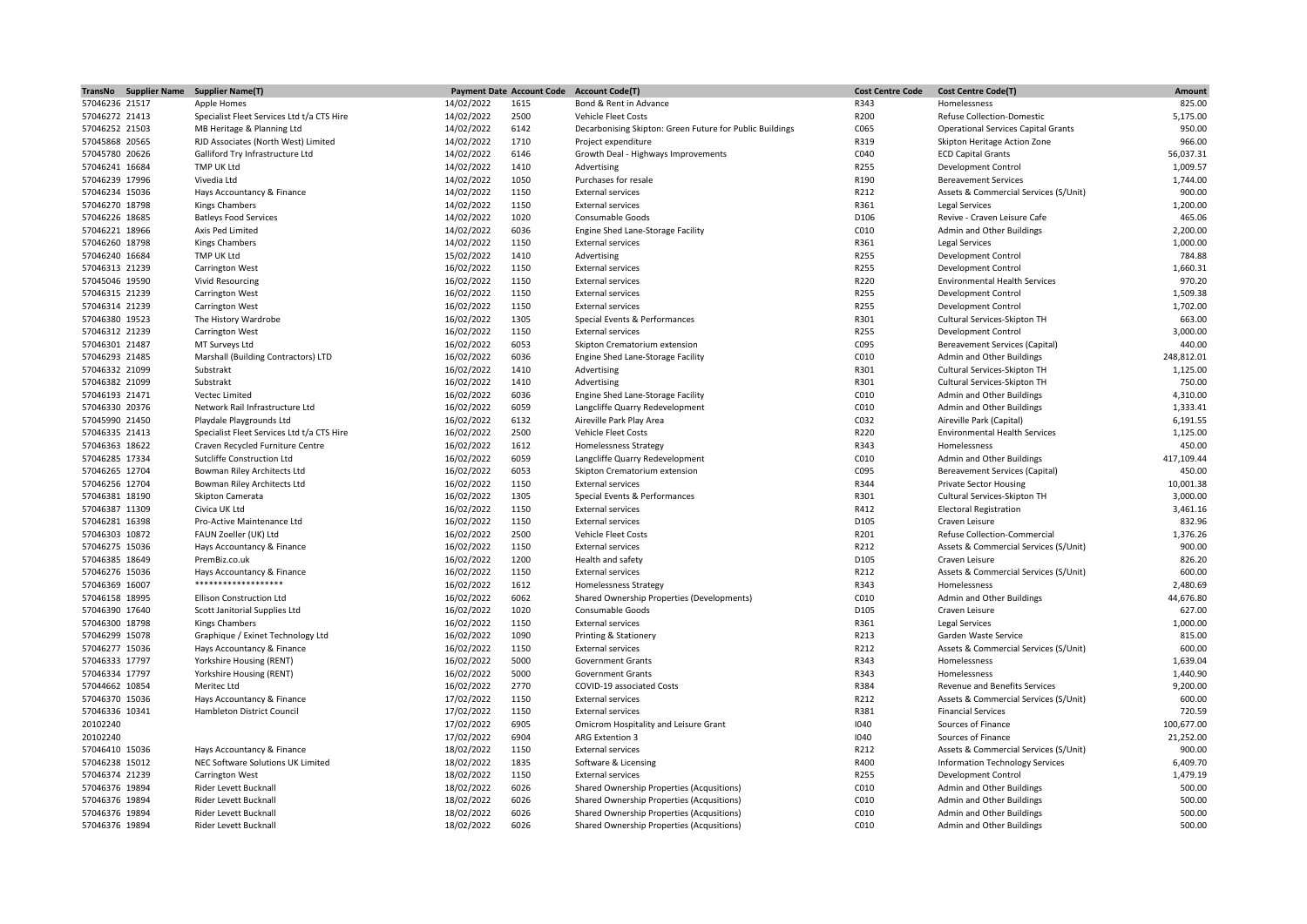| TransNo Supplier Name | <b>Supplier Name(T)</b>                     | <b>Payment Date Account Code</b> |      | <b>Account Code(T)</b>                | <b>Cost Centre Code</b> | <b>Cost Centre Code(T)</b>                  | Amount               |
|-----------------------|---------------------------------------------|----------------------------------|------|---------------------------------------|-------------------------|---------------------------------------------|----------------------|
| 57046373 21239        | Carrington West                             | 18/02/2022                       | 1150 | <b>External services</b>              | R255                    | <b>Development Control</b>                  | 1,086.75             |
| 57046405 21239        | <b>Carrington West</b>                      | 18/02/2022                       | 1150 | <b>External services</b>              | R255                    | <b>Development Control</b>                  | 1,620.06             |
| 57046404 21239        | <b>Carrington West</b>                      | 18/02/2022                       | 1150 | <b>External services</b>              | R255                    | <b>Development Control</b>                  | 1,702.00             |
| 57046391 15385        | Gibsons Garden Machinery Ltd                | 18/02/2022                       | 2500 | <b>Vehicle Fleet Costs</b>            | R190                    | <b>Bereavement Services</b>                 | 522.68               |
| 57046402 21239        | Carrington West                             | 18/02/2022                       | 1150 | <b>External services</b>              | R255                    | Development Control                         | 1,630.13             |
| 57046403 21239        | <b>Carrington West</b>                      | 18/02/2022                       | 1150 | <b>External services</b>              | R255                    | <b>Development Control</b>                  | 3,000.00             |
| 57046372 21239        | <b>Carrington West</b>                      | 18/02/2022                       | 1150 | <b>External services</b>              | R255                    | <b>Development Control</b>                  | 1,702.00             |
| 57046287 17256        | <b>Puredata Solutions Limited</b>           | 18/02/2022                       | 1825 | Hardware & Environment (Server Room)  | R400                    | Information Technology Services             | 829.35               |
| 57046375 21239        | Carrington West                             | 18/02/2022                       | 1150 | <b>External services</b>              | R255                    | <b>Development Control</b>                  | 3,000.00             |
| 57046393 18017        | <b>Smart Solutions</b>                      | 18/02/2022                       | 1150 | <b>External services</b>              | R201                    | Refuse Collection-Commercial                | 482.13               |
| 57046399 18598        | Spain Building & Maintenance Ltd            | 18/02/2022                       | 6145 | <b>Disabled Facilities Grants</b>     | C050                    | <b>Health Capital Grants</b>                | 11,760.00            |
| 57046393 18017        | <b>Smart Solutions</b>                      | 18/02/2022                       | 1150 | <b>External services</b>              | R200                    | <b>Refuse Collection-Domestic</b>           | 1,212.39             |
| 57046388 18458        |                                             |                                  | 2030 | <b>General Fees</b>                   | R190                    | <b>Bereavement Services</b>                 | 1,317.29             |
|                       | Ilkley & Wharfedale Medical Practice        | 18/02/2022                       |      |                                       |                         |                                             |                      |
| 57046329 20376        | Network Rail Infrastructure Ltd             | 18/02/2022                       | 6059 | Langcliffe Quarry Redevelopment       | C010                    | Admin and Other Buildings                   | 806.56               |
| 57046398 16684        | TMP UK Ltd                                  | 18/02/2022                       | 1410 | Advertising                           | R255                    | <b>Development Control</b>                  | 514.01               |
| 57046419 10098        | North Yorkshire County Council              | 21/02/2022                       | 1860 | Telephony (IS only)                   | R400                    | Information Technology Services             | 9,172.12             |
| 57046425 19250        | <b>Galbraith Memorials</b>                  | 21/02/2022                       | 1202 | <b>Memorial Safety</b>                | R192                    | Ingleton Cemetery (inc. Closed Churchyards) | 1,030.00             |
| 57046424 19250        | <b>Galbraith Memorials</b>                  | 21/02/2022                       | 1202 | <b>Memorial Safety</b>                | R191                    | Skipton Cemetery                            | 1,408.00             |
| 57046257 10066        | <b>Brenntag Uk Ltd</b>                      | 21/02/2022                       | 1740 | Chlorination and Purification         | D105                    | Craven Leisure                              | 707.54               |
| 20102241              |                                             | 22/02/2022                       | 6905 | Omicrom Hospitality and Leisure Grant | 1040                    | Sources of Finance                          | 49,339.00            |
| 20102241              |                                             | 22/02/2022                       | 6904 | ARG Extention 3                       | 1040                    | Sources of Finance                          | 9,667.00             |
| 57046510 10052        | Dennis Eagle Ltd                            | 23/02/2022                       | 2500 | Vehicle Fleet Costs                   | R200                    | <b>Refuse Collection-Domestic</b>           | 2,106.77             |
| 57046501 10052        | Dennis Eagle Ltd                            | 23/02/2022                       | 2500 | Vehicle Fleet Costs                   | R200                    | Refuse Collection-Domestic                  | 839.54               |
| 57046504 10052        | Dennis Eagle Ltd                            | 23/02/2022                       | 2500 | <b>Vehicle Fleet Costs</b>            | R132                    | Car Park-High St, Skipton                   | 585.00               |
| 57046509 10052        | Dennis Eagle Ltd                            | 23/02/2022                       | 2500 | Vehicle Fleet Costs                   | R201                    | Refuse Collection-Commercial                | 666.25               |
| 57046427 18458        | Ilkley & Wharfedale Medical Practice        | 23/02/2022                       | 2030 | <b>General Fees</b>                   | R190                    | <b>Bereavement Services</b>                 | 1,335.79             |
| 57046445 18241        | DFC- Debit Finance Collection PLC           | 23/02/2022                       | 1150 | <b>External services</b>              | D105                    | Craven Leisure                              | 1,045.72             |
| 57046525 19551        | Tivoli Group Ltd                            | 23/02/2022                       | 2750 | Grounds Maintenance-Contract          | R100                    | <b>Amenity Areas</b>                        | 5,996.68             |
| 57046531 19551        | Tivoli Group Ltd                            | 23/02/2022                       | 2750 | Grounds Maintenance-Contract          | R100                    | <b>Amenity Areas</b>                        | 5,996.68             |
| 57046511 17640        | Scott Janitorial Supplies Ltd               | 23/02/2022                       | 1020 | Consumable Goods                      | D105                    | Craven Leisure                              | 986.00               |
| 57046541 17558        | Passmore                                    | 23/02/2022                       | 6145 | <b>Disabled Facilities Grants</b>     | C050                    | <b>Health Capital Grants</b>                | 7,609.13             |
| 57046495 21534        | *******************                         | 23/02/2022                       | 1150 | <b>External services</b>              | R427                    | Shared Ownership Scheme                     | 1,051.21             |
| 57046434 21530        | Croft Grass Machinery                       | 23/02/2022                       | 1010 | Equipment - Maintenance               | R190                    | <b>Bereavement Services</b>                 | 445.00               |
| 57046523 20211        | Sian Laura Designs                          | 23/02/2022                       | 1150 | <b>External services</b>              | R319                    | Skipton Heritage Action Zone                | 800.00               |
| 57046426 18674        | Dr Gordon Wallace                           | 23/02/2022                       | 2030 | <b>General Fees</b>                   | R190                    | <b>Bereavement Services</b>                 | 1,128.50             |
|                       |                                             | 23/02/2022                       | 2500 |                                       | R201                    |                                             | 821.41               |
| 57046503 10052        | Dennis Eagle Ltd                            |                                  |      | Vehicle Fleet Costs                   |                         | Refuse Collection-Commercial                |                      |
| 57046508 10052        | Dennis Eagle Ltd                            | 23/02/2022                       | 2500 | <b>Vehicle Fleet Costs</b>            | R200                    | <b>Refuse Collection-Domestic</b>           | 1,083.75<br>3,004.27 |
| 57046500 10052        | Dennis Eagle Ltd                            | 23/02/2022                       | 2500 | Vehicle Fleet Costs                   | R200                    | <b>Refuse Collection-Domestic</b>           |                      |
| 57046516 21484        | Gem Conservation Ltd                        | 23/02/2022                       | 1680 | Signs                                 | R319                    | Skipton Heritage Action Zone                | 494.00               |
| 57046485 10052        | Dennis Eagle Ltd                            | 23/02/2022                       | 2500 | <b>Vehicle Fleet Costs</b>            | R200                    | <b>Refuse Collection-Domestic</b>           | 1,636.32             |
| 57046506 10052        | Dennis Eagle Ltd                            | 23/02/2022                       | 2500 | <b>Vehicle Fleet Costs</b>            | R203                    | Recycling                                   | 1,167.84             |
| 57046505 10052        | Dennis Eagle Ltd                            | 23/02/2022                       | 2500 | Vehicle Fleet Costs                   | R203                    | Recycling                                   | 452.54               |
| 57046513 21495        | Silk Yoga                                   | 23/02/2022                       | 1150 | <b>External services</b>              | D105                    | Craven Leisure                              | 420.00               |
| 57046545 12704        | Bowman Riley Architects Ltd                 | 23/02/2022                       | 1150 | <b>External services</b>              | R344                    | <b>Private Sector Housing</b>               | 1,065.28             |
| 57046554 16684        | TMP UK Ltd                                  | 25/02/2022                       | 1410 | Advertising                           | R255                    | <b>Development Control</b>                  | 751.02               |
| 57046550 16506        | Cipfa Business Ltd                          | 25/02/2022                       | 2100 | Memberships & Subscriptions           | R384                    | Revenue and Benefits Services               | 1,935.00             |
| 57046408 16089        | One51 ES Plastics (UK) Ltd t/a MGB Plastics | 25/02/2022                       | 1000 | Equipment                             | R213                    | Garden Waste Service                        | 6,300.00             |
| 57046409 16089        | One51 ES Plastics (UK) Ltd t/a MGB Plastics | 25/02/2022                       | 1000 | Equipment                             | R203                    | Recycling                                   | 6,150.00             |
| 57046397 19194        | LDN Architects LLP                          | 25/02/2022                       | 6061 | Skipton Town Hall Frontage Works      | C010                    | Admin and Other Buildings                   | 1,095.00             |
| 57046559 10098        | North Yorkshire County Council              | 25/02/2022                       | 1150 | <b>External services</b>              | R255                    | <b>Development Control</b>                  | 2,731.00             |
| 57046286 21440        | Plane Comedy                                | 25/02/2022                       | 1305 | Special Events & Performances         | R301                    | Cultural Services-Skipton TH                | 1,000.00             |
| 57046558 11500        | K R Martin Ltd                              | 25/02/2022                       | 6145 | <b>Disabled Facilities Grants</b>     | C050                    | <b>Health Capital Grants</b>                | 5,150.00             |
| 57046623 21545        | Park Square Barristers                      | 28/02/2022                       | 1150 | <b>External services</b>              | R361                    | <b>Legal Services</b>                       | 1,200.00             |
| 57046611 21545        | Park Square Barristers                      | 28/02/2022                       | 1150 | <b>External services</b>              | R361                    | <b>Legal Services</b>                       | 450.00               |
| 57046622 21548        | AA Projects                                 | 28/02/2022                       | 1150 | <b>External services</b>              | R255                    | <b>Development Control</b>                  | 4,500.00             |
| 57046634 10118        | Royal Mail Group Plc                        | 28/02/2022                       | 1940 | Postages                              | R384                    | Revenue and Benefits Services               | 833.81               |
| 57046605 10150        | Yorwaste Ltd                                | 28/02/2022                       | 1040 | Disposal Fees                         | R203                    | Recycling                                   | 1,099.14             |
| 57046564 10185        | Glusburn Parish Council                     | 28/02/2022                       | 2080 | <b>Grants &amp; Donations</b>         | R355                    | Communication & Engagement                  | 1,859.00             |